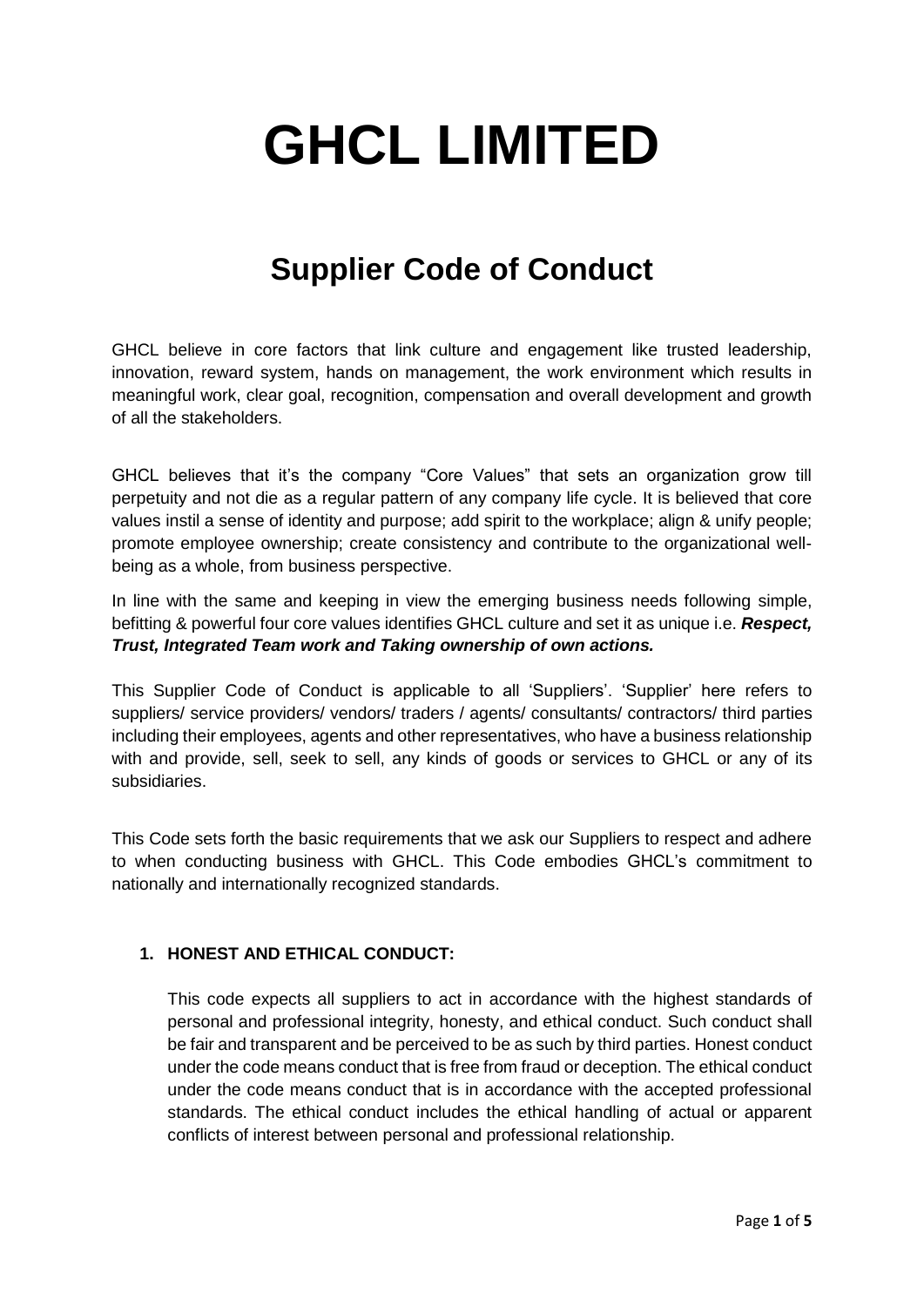The Supplier shall not, directly or through intermediaries, take any recourse to any unethical behaviour (implicit or explicit), or offer or promise any personal or improper advantage in order to obtain or retain a business or other advantage from a third party, whether public or private, including with any employee of GHCL. In order to be precise the supplier shall not

- (a) offer or accept bribe or use other means of obtaining undue or improper advantage, offer or accept any kickbacks, and shall not take any actions to violate or cause its business partners to violate any applicable anti-bribery laws and regulations including Prevention of Corruption Act of India.
- (b) take any advantage of any family/ social/ political connections to obtain favorable treatment or for the advancement of business or obtaining any favours. Merit shall be the sole attribute of association with GHCL.
- (c) enter into a financial or any other relationship with a GHCL employee that creates any actual or potential conflict of interest for GHCL. The Supplier is expected to report to GHCL any situation where an employee or professional under contract with GHCL may have an interest of any kind in the Supplier's business or any kind of economic ties with the Supplier.
- (d) offer any gift, hospitality or entertainment for the purpose of obtaining any advantage, order or undue favour.

#### **2. PROHIBITION ON INSIDER TRADING**

If the Supplier becomes aware of material, non-public information relating to GHCL or its business, it may not buy or sell GHCL's shares or engage in any other action to take advantage of that information, including passing that information on to others. In addition, if the Supplier becomes aware of material, non-public information about any other company, including GHCL customers, suppliers, vendors or other business partners, that is obtained by virtue of the supplier's interaction with GHCL, then the Supplier shall not buy or sell that company's securities or engage in any other action to take advantage of that information, including passing that information on to others.

In short, GHCL has a "zero tolerance" on trading in equity shares of the company by any insider or connected person on the basis of unpublished price sensitive information.

#### **3. INTELLECTUAL PROPERTY**

The Supplier shall take appropriate steps to safeguard and not infringe any GHCL confidential and proprietary information/intellectual property/ technology which come to its knowledge during the course of its business relationship/ dealings with GHCL. In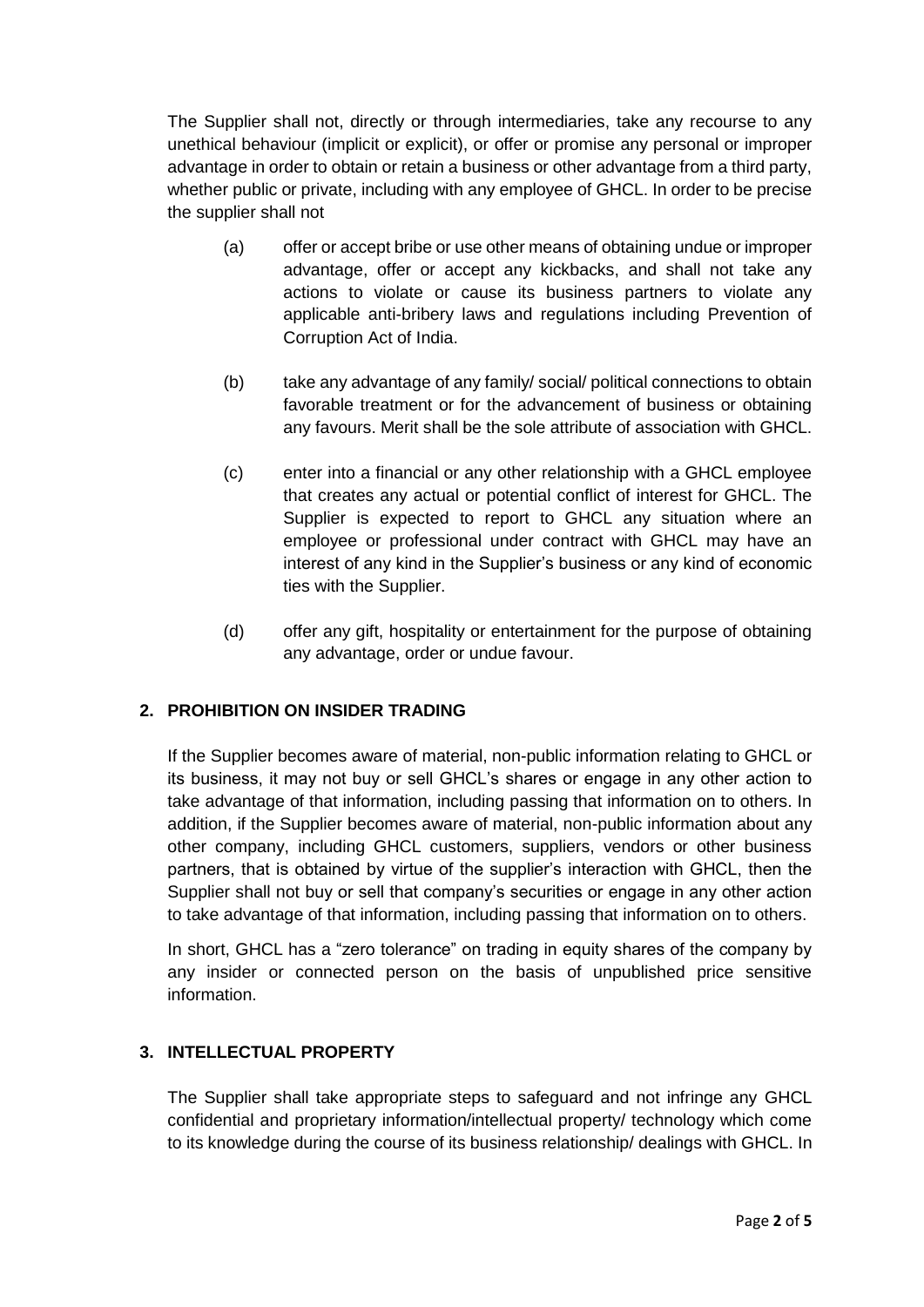case of sub-contracting, sharing of confidential information should be made with the consent of GHCL.

#### **4. HEALTH, SAFETY & ENVIRONMENTAL SUSTAINABILITY**

- (i) The Supplier shall provide its employees with a safe and healthy working environment and comply with all applicable laws and regulations regarding working conditions.
- (ii) The Supplier shall follow all Environmental, Health and Safety and other operational policies of the Company while executing any work or contract at the company site.
- (iii) The Supplier shall follow all laws of the land including laws on Environment sustainability and protection while executing any work for the Company.
- (iv) The Supplier shall follow the applicable provisions of GHCL's policies on Preservation of Environment and Health & Safety.

#### **5. LABOUR & HUMAN RIGHTS**

The Supplier shall support and respect the protection of internationally proclaimed human rights and make sure his company is not complicit in any kind of human rights abuses. The Supplier shall

- (i) Comply with all applicable local, state and national laws regarding human rights.
- (ii) Comply with the Company's Human Rights Policy.
- (iii) Ensure that all their employees are hired on their own free will and guarantee that all their operations are free from forced, bonded, compulsory, indentured, prison labour or any other form of compulsory labour and child labour.
- (iv) Ensure that all its employees are provided equal employment opportunities, an environment conducive to their growth, free from any form of discrimination and harassment.
- (v) Ensure compliance with minimum working hours and minimum wages prescribed by applicable laws and regulations.
- (vi) Comply with all slavery and human trafficking laws. Suppliers must ensure they have taken steps to ensure their business operations are free from slavery and human trafficking practices both internally and within their supply chains and other external business relationships.
- (vii) Ensure that employees are not be charged any fees or costs for recruitment, directly or indirectly;

#### **6. FAIR COMPETETION PRACTICES**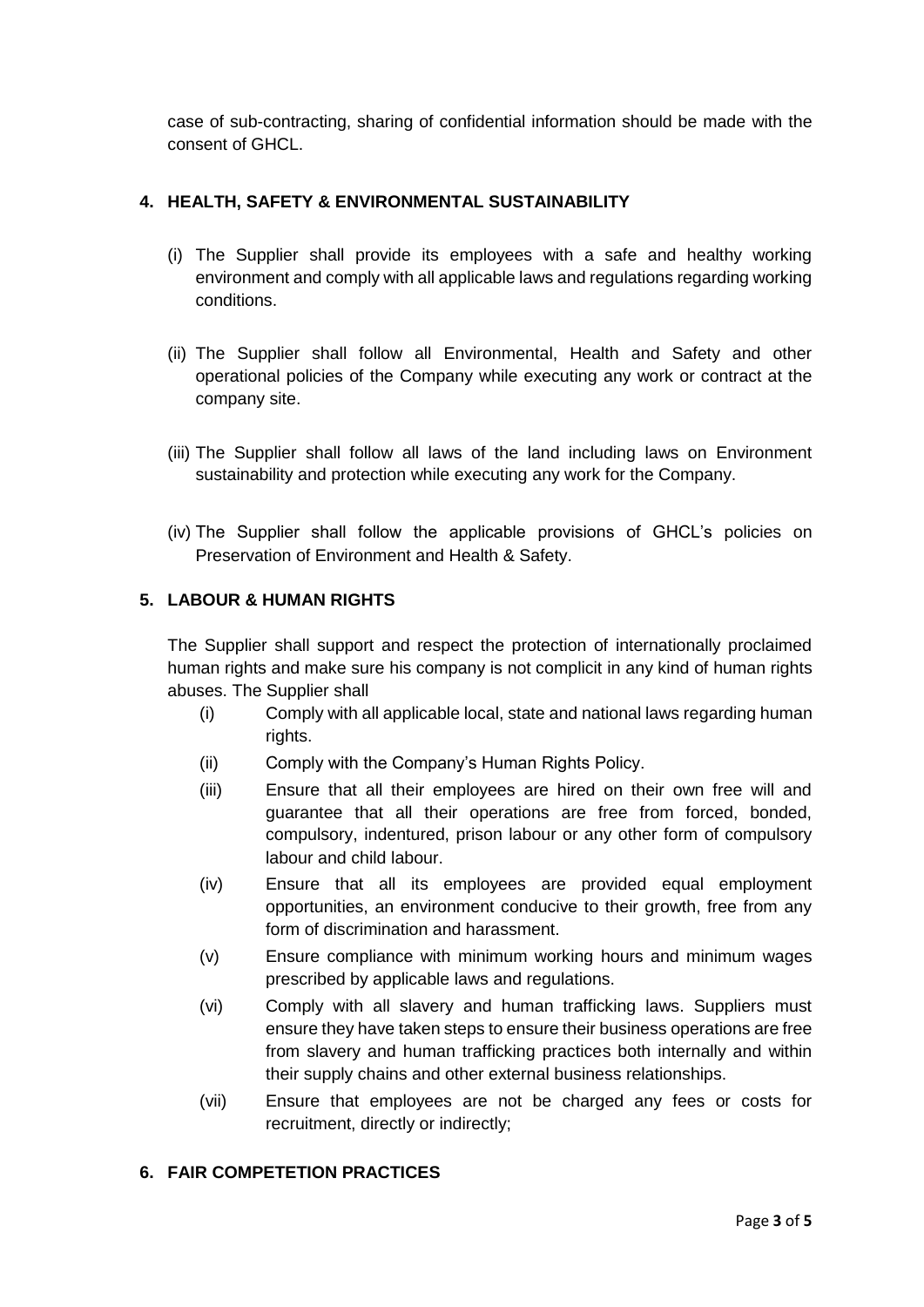Supplier shall compete with other suppliers in a fair manner and with integrity. Supplier shall not exchange information or enter into agreements or understandings with competitors, customers or suppliers in a way that improperly influences the market place or outcome of a bidding/negotiation process.

#### **7. GIFTS AND DONATIONS**

The supplier shall not (directly or indirectly) offer any gift, entertainment, trip, discount, service, or other benefit from his organization to any official of GHCL which would or reasonably appear to be capable of influencing such person to act in a manner which is against the interest of the GHCL.

#### **8. CORPORATE CITIZENSHIP**

The supplier's senior management personnel shall be committed to be a good corporate citizen, not only in compliance with all relevant laws and regulations, but also by actively assisting in the improvement of the quality of life of the people in the communities in which it operates, with the objective of making them self-reliant. Such social responsibility would comprise: initiating and supporting initiatives in the field of community health and family welfare, vocational training, education and literacy, providing employment to physically challenged people and encouraging the application of modern scientific and managerial techniques and expertise.

#### **9. THIRD PARTY REPRESENTATION**

The Suppliers shall not be authorized to represent GHCL or to use GHCL's brands without the written permission of GHCL. Third parties and their employees who are authorized to represent GHCL are expected to abide by the GHCL's Code of Conduct & Ethics, Transparency and Accountability Policy in their interaction with, and on behalf of GHCL including the confidentiality of information shared with them and to sign a non-disclosure agreement to support confidentiality of information.

#### **10. REPORTING OF UNETHICAL PRACTICES AND GRIEVANCE ADDRESSAL MECHANISM**

The Supplier shall ensure that an effective grievance procedure has been established to ensure that any worker/ employee, acting individually or with other workers, can submit a grievance without suffering any prejudice or retaliation of any kind.

Suppliers shall also forthwith report any unethical activity or discrimination if practiced by any GHCL employee/other Suppliers as per GHCL whistle-blower policy (uploaded on the company website).

#### **March 7, 2019**